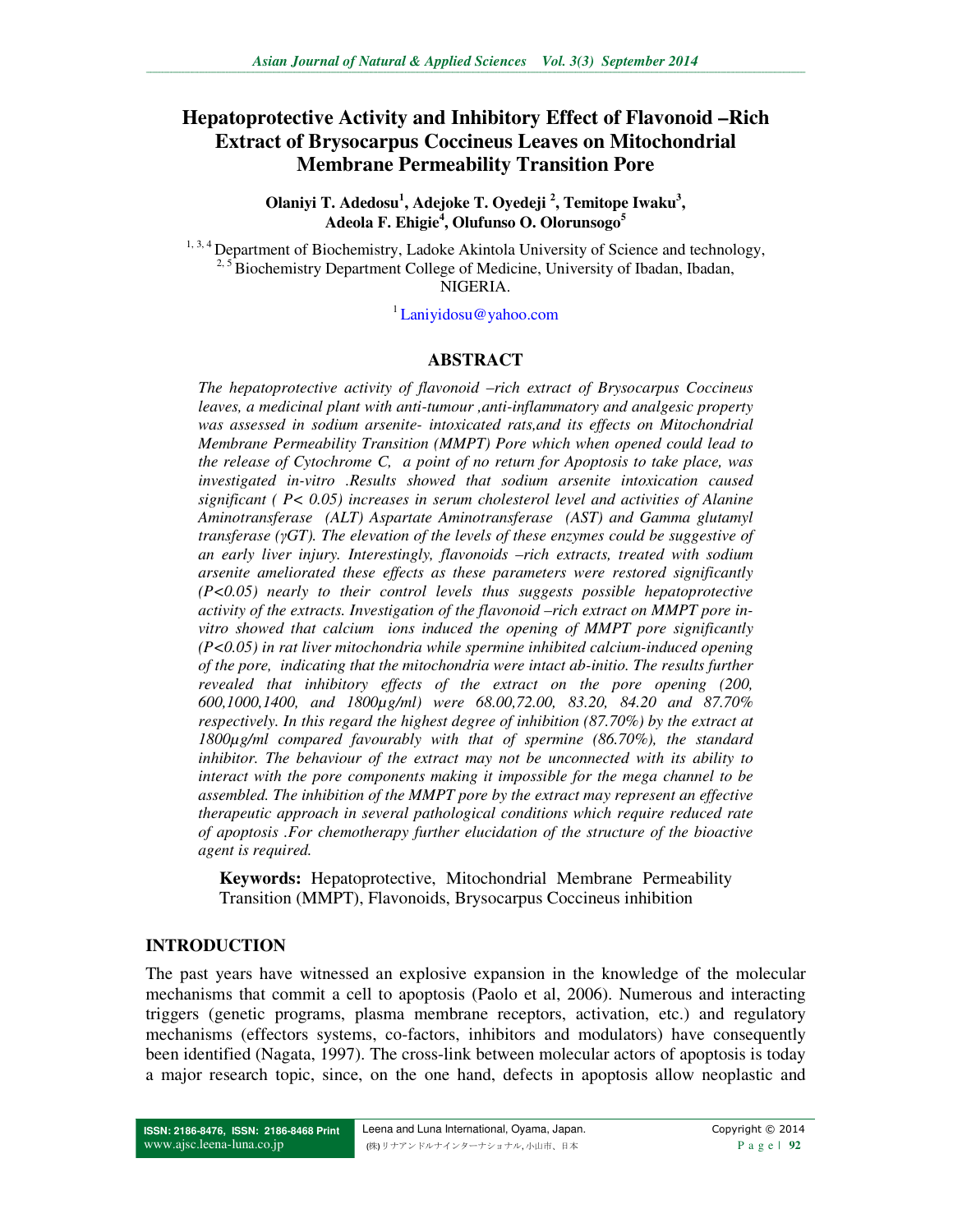virally infected cells to escape elimination by the immune system, and on the other inappropriate triggering of apoptosis is a cause of serious neurodegenerative diseases and tissue wastage (Thompson, 1995). However, there is convincing evidence to implicate mitochondria in the execution of the apoptotic pathway. At least 3 mitochondria specific events have been well defined in cells undergoing apoptosis, namely, loss of mitochondrial transmembrane potential  $(\Delta)$ , induction of mitochondrial permeability transition pore (MMPT) opening, and cytosolic translocation of apoptogenic factors, such as cytochrome C and apoptosis-inducing factor (Kluck et al, 1997). Indeed, the event leading to the change of the mitochondrial transmembrane potential is thought to be mediated by the opening of the MMPT pore, a dynamic multiprotein complex located at the contact site between the inner and the outer mitochondrial membranes (Pervaiz et al, 1999), hence mitochondria are now well recognized as central players in modulating cell death in normal development, tissue homeostasis and even in diseases (Kroemer, 2002).

The mitochondrial membrane permeability transition pore is therefore considered to contribute substantially to the regulation of normal mitochondria metabolism and plays an important role in apoptosis (Green et al, 2004). However, various research works are presently geared towards the elucidation of the basic mechanism that regulates apoptosis and its associated mediators which may trigger or inhibit cell death through the modulation of the MMPT pore. Hence, the outcome of these efforts may lay the foundation for chemotherapeutic approaches in the treatment and or prevention of cancer and numerous neurodegenerative diseases associated with apoptosis. Also agents that induce or prevent mitochondrial membrane permeability transition are known to modulate cell survival and cell death or apoptosis (Green, 1999; Brenner and kroemer 2000).

Interestingly, certain bioactive agents of plant origin have been well documented to elicit their chemo-protective and therapeutic effects through the induction or inhibition of the opening of MMPT (Martin, 2006 and Javadov et al, 2007).

*Bryosocarpus coccineus*, a medicinal plant known for its wide spread distribution in Tropical African countries (Olowokudejo et al, 2008), belongs to the family: *Connaraceae*: Order: *Sapindales* Species: *schum and thonn.* 

In Nigeria, its local names include Kasa and Hallilua in Hausa, Oke abolo in Igbo while its numerous names in Yoruba include, Ado, Amuje wewe, Kanti-Kanti, Orikoteni and Yeri eti Omode (Children ear-ring) because of the small size of the leaves (Olowokudejo et al, 2008). However, preliminary photochemical screening of the plant revealed the presence of carbohydrates, tannins, balsams and flavonoids in the leaves extracts [Amos et al, 2002; Oke and Hamburger 2002]. Interestingly, it is not known whether any of the phytochemical constituents of the extracts of the leaves of *Bryosocarpus coccineus* would interfere with the mitochondrial membrane permeability transition (MMPT) pore and hence modulate the intrinsic pathway of apoptosis. This study therefore was aimed at elucidating the effects of flavonoid-rich extracts of the leaves of *Bryosocarpus coccineus* on rat liver MMPT pore in *vitro*, as well as assess the possible hepatoprotective effect of the extract in sodium arsenite intoxicated rats.

## **MATERIALS AND METHODS**

## **Materials**

Mannitol, sucrose, N- $(2$ -hydroxyethyl)pipearizine-N<sup>1</sup>- $(2$ -ethanesulfonic acid) (HEPES), rotenone, spermine, bovine serum albumin (BSA) ,sodium arsenite and all other reagents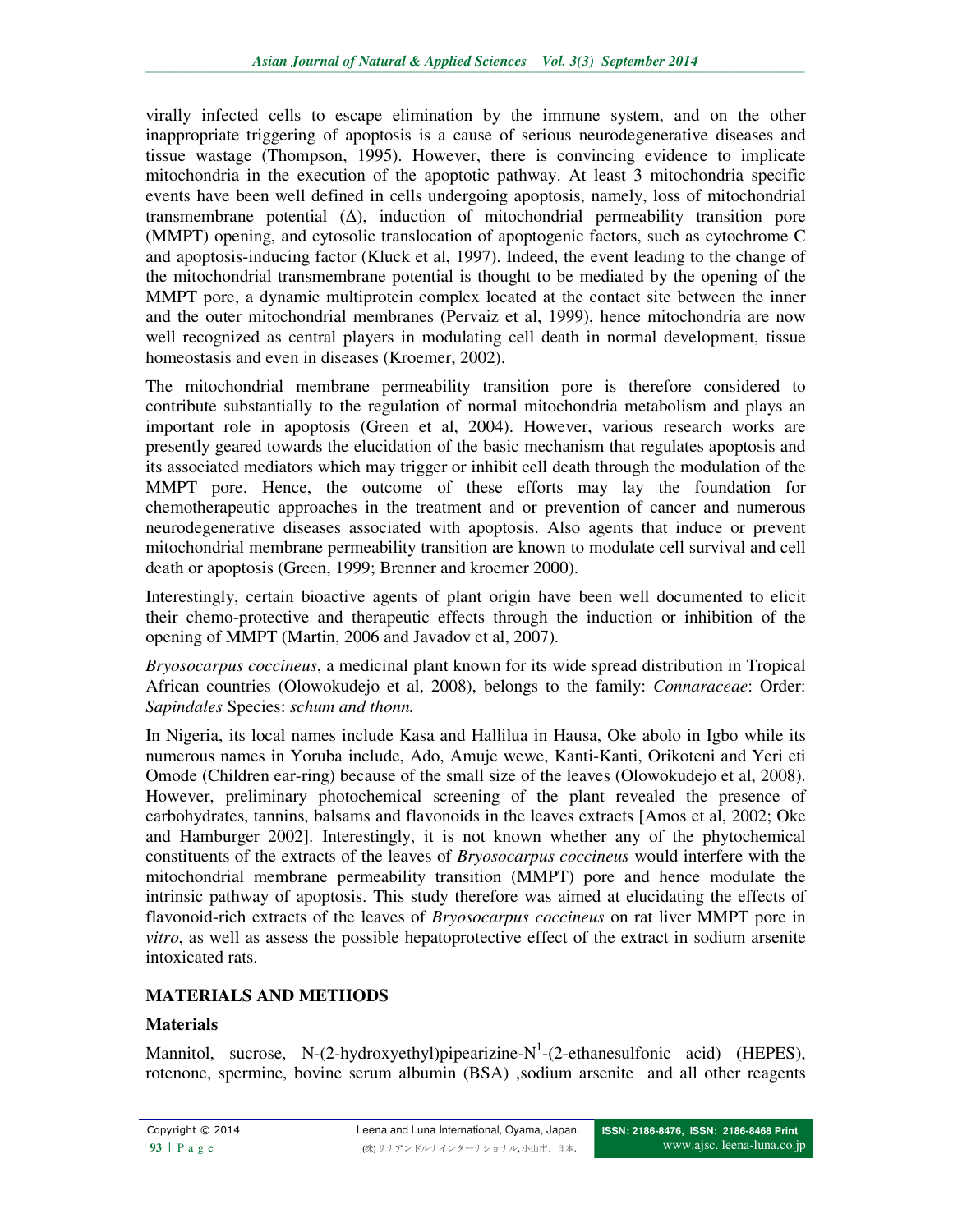were purchased from Sigma Chemical Co. (St. Louis, MO, USA) and were of highest purity and analytical grade.

### **Methods**

Fresh leaves of *Brysocarpus coccineus* were collected at the Forestry Research Institute of Nigeria (FRIN) Jericho Ibadan Oyo State Nigeria after their identification and confirmation at the herbarium section of the Institute with specimen voucher no 108795 deposited. The leaves were immediately rinsed off of debris and shade-dried for two weeks on laboratory trays. The dried leaves were powdered and weighed while methanol extract were prepared in the cold using various grams of the dried powdered leaves soaked with methanol. The methanol extract was used for flavonoid isolation by column and thin layer chromatographic techniques ( Ogundipe et ,.al 2000; Oke and Hamburger 2000 ).

Normal healthy male wistar strain albino rats were obtained from the animal house of the Biochemistry Department College of Medicine University of Ibadan. The rats weighing between 140-160g were kept in a well-ventilated cage, fed with rat pellet and water adlibitum.

 The animals were allowed to acclimatize for two weeks before the start of the experiment. They were divided into two major groups.The first group were normal rats used for MMPT study while the second were made up of rats used for the hepatoprotective study which were randomly divided into four treatment groups with six rats in each group namely; Group A (control), B (sodium arsenite intoxicated rats) ,C (sodium arsenite and flavonoid extract) and D ( flavonoid extract only). Rats from all the groups were sacrificed by cervical dislocation. Low ionic strength rat liver mitochondria were isolated essentially according to the method of Johnson and Lardy (1967) and as modified by Olorunsogo and Bababunmi (1985) based on differential centrifugation technique.

The Mitochondria Membrane Permeability Transition Pore (MMPT) opening was determined by the method of Lapidus and Sokolove (1993). This was based on the principle that mitochondria undergoing calcium-induced permeability showed colloidosmotic large amplitude swelling which result in a decrease in photometric absorbance at 450nm taken for 12minutes at thirty seconds interval.

Protein concentrations of the isolated mitochondria were determined by the procedure of Lowry et al, (1951) using BSA as standard. Serum cholesterol, Alanine Aminotransferase (ALT), Aspartate Aminotransferase (AST) and Gamma glutamyl transferase (γGT) were determined using the method of Trinder, (1969), Wroblwski et al., (1956). Karmen et al., (1955) and Szasz (1969) based on the standard regulation of international federation of clinical chemistry.

## **RESULTS AND DISCUSSION**

The liver performs and regulates a wide variety of high-volume biochemical reactions, including the synthesis and breakdown of small and complex molecules, many of which are necessary for cellular homeostasis (Anthea et al., 1993). Many diseases of the liver are accompanied by alterations in the metabolic processes involving the liver as they are frequently exposed to toxic agents. The generation of reactive oxidants during arsenic metabolism has been shown to play an important role in arsenic-induced hepatocyte injury (Chen, 1996). Also, free radicals generated through sodium-arsenite toxicity in cells has been shown to induce DNA and chromosomal damage (Lynn et al., 2000), DNA repair inhibition and apoptosis (Nagakawa et al,, 2002). Several reports have shown that sodium arsenite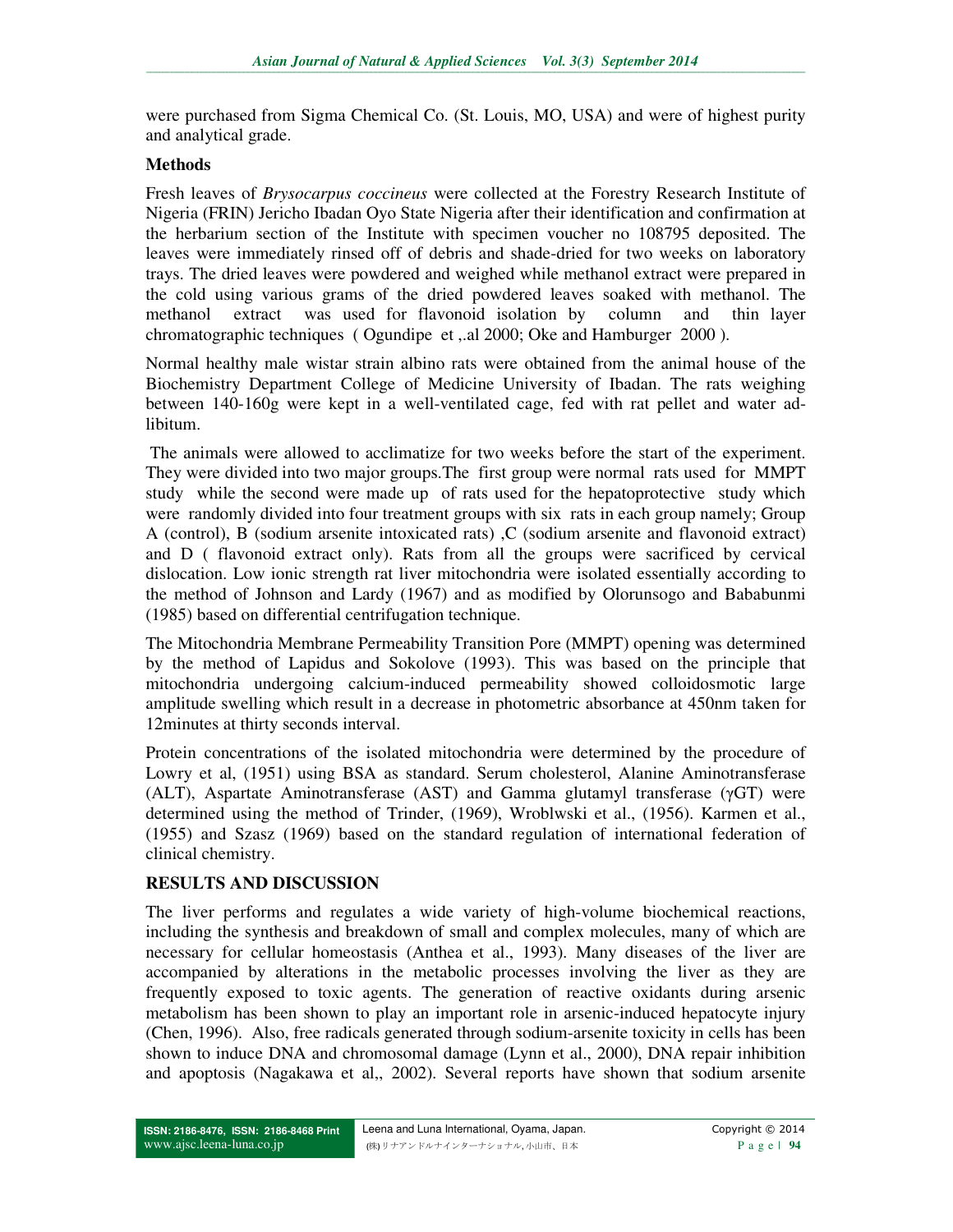treatments results in increased Reactive Oxygen Species (ROS) and Nitric oxide(NO) production in a variety of cells ( Lynn et al, 2000; Pei-Chung et al., 2005).

Much of the damage produced stem from the proliferation of oxidative free radicals which when unchecked cause tissue damage by initiating membrane lipid peroxidation which underlines all degenerative diseases (Chen, 1996). However, several thousands of agents are currently being investigated for possible hepatoprotective and chemopreventive activities including herbs and spices as they are thought to contain certain bioactive agents which are mostly phenolic compounds with antioxidant activity.

Interestingly, the Investigation of the possible hepatoprotective activity of the flavonoid –rich extracts of Brysocarpus Coccineus leaves from this study revealed significant increases (P<0.05) in the concentration of serum protein, cholesterol and the enzymes activities; ALT, AST and GGT in sodium arsenite-intoxicated rats (Group B) confirming the toxic effect of sodium arsenite in rats model experiments, Figures 1, 2, 3, 4 and 5. The treatment with sodium arsenite and the flavonoids extracts (Group C) however resulted in significant decreases  $(P<0.05)$  in the concentration of serum cholesterol and the activities of these enzymes in comparison with Group A (Control). The elevation of the levels of these enzymes could be suggestive of an early liver damage. In this investigation, it was observed that flavonoid extracts treated with sodium arsenite ameliorated these effects as these parameters were restored nearly to their control levels. This then suggests the positive modulatory role of the flavonoid extract for possible hepatoprotective ability (Dajas et al, 2005). Furthermore, elevated levels of these enzymes are associated with myocardial infarction, liver cirrhosis hepatitis and neoplasm (Krupp et al, 1987).

One of the major physiological features of mitochondria is the generation of a large transmembrane potential across the mitochondria inner membrane. This is a direct consequence of the biochemical reactions that constitute the respiratory chain (Dunchen, 2004). The mitochondrial membrane permeability transition pore is formed from a complex of the voltage-dependent anion channel (VDAC), the adenine nucleotide translocase (ANT) and cyclophilin D, at contact sites between the mitochondria outer and inner membranes. Under the pseudopathological condition of oxidative stress, relatively high  $Ca^{2+}$ concentration, and low ATP, the complex flickers into an open-pore state allowing free diffusion of low molecular weight (KDa < 1500) solutes across the inner membrane (Crompton, 1999). These conditions correspond to those that unfold during tissue ischaemia and reperfusion suggesting that pore opening may be an important factor in the pathogenesis of apoptosis. This makes the pore an attractive pharmacological target for cardioprotection (Halestrap, 1999; Duchen, 2004). The inhibitors of the pore have been discovered as compounds capable of producing their effects indirectly by alteration of calcium levels. Examples are Cyclosporin A, ADP, low pH, spermine and bonkreckic acid (Duchen, 2004). Spermine a polyamine derivative and a standard inhibitor of the mitochondrial membrane permeability transition of the heart and the liver mitochondria works majorly by its interaction with the membrane external site where it binds to the anionic sites on the cytosolic site of the inner membrane (Lapidus and Sokolove, 1994). Its ability to compete with  $Ca^{2+}$  for binding at low affinity site and interact with negatively charged phospholipids, thus stabilizing the inner membrane have also been suggested as a means of inhibiting the MMPT pore .(Duchen,2004). In this study, results of the effect of the various concentration of the extract on the mitochondria membrane permeability transition pore are presented in Figures 6 and 7 respectively.Figure 6 shows the induction of the MMPT pore opening by calcium and its inhibition by spermine while Figure 7 shows the pattern of inhibition by varying concentrations of the flavonoid-rich extracts on calcium-induced MMPT pore opening in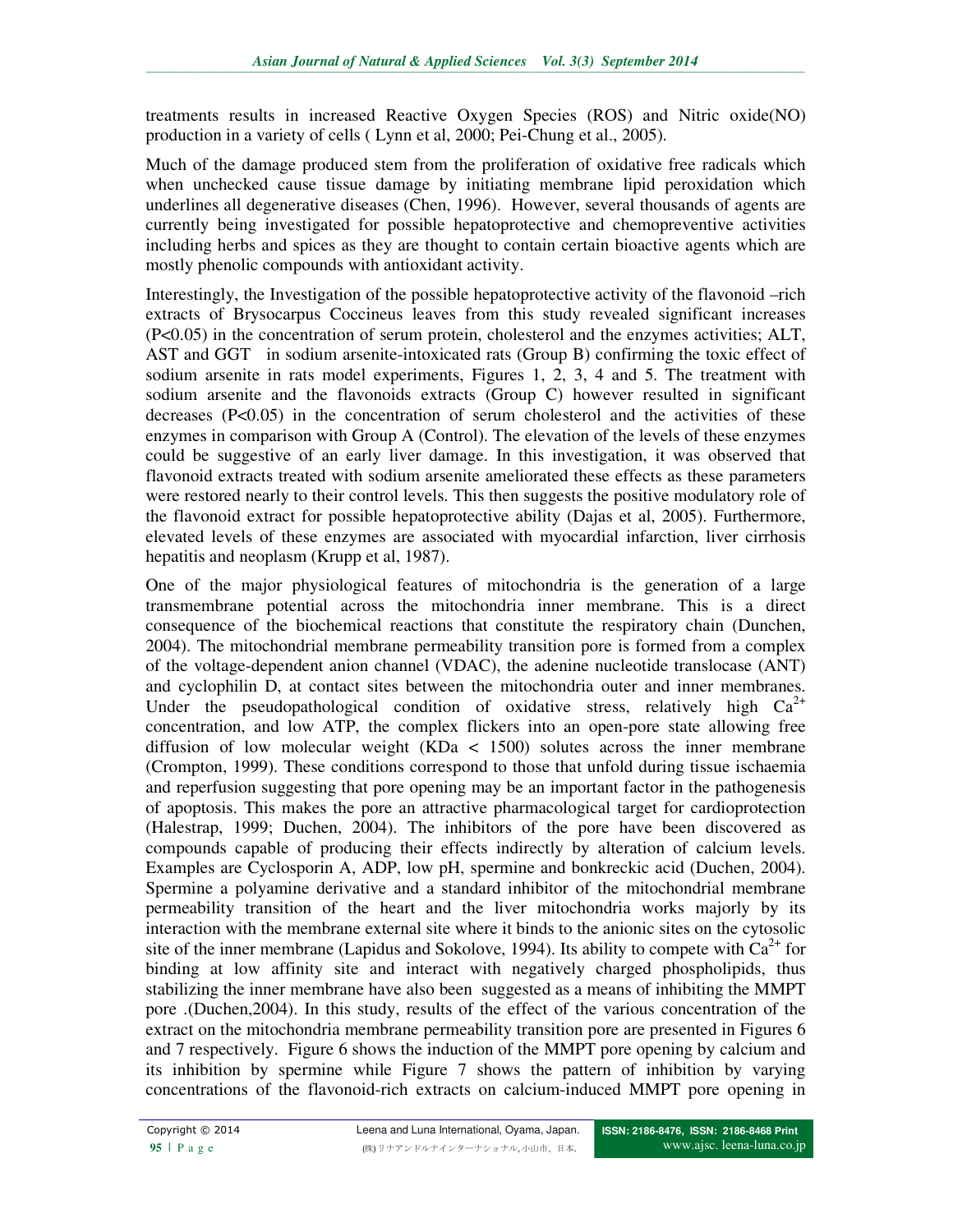normal rat liver mitochondria. The basal change in absorbance in the absence of calcium was  $-0.010\pm5.67\times10^{-3}$  indicating the intactness of the membrane. In the presence of calcium, the opening (swelling) of the MMPT was significantly (P<0.05) increased with mean change in absorbance at  $\Delta 0.27 \pm 1.82 \times 10^{-1}$ . However a significant decrease (P<0.05) in the opening of the MMPT on the addition of spermine was observed -0.036  $\pm$  2.55  $\times$ 10<sup>-2</sup>. The percentage inhibition by spermine was 86.66%. Also, it was observed that the flavonoid-rich extracts inhibited calcium induced mitochondrial swelling (Figure 7) in a concentration dependent manner in the order  $200\mu\text{g/ml} < 600 \mu\text{g/ml} < 1000 \mu\text{g/ml} < 1400 \mu\text{g/ml}$  with percentage inhibition of 68.01%, 72.03%, 83.20% and 87.70%, respectively. The extracts inhibited the pore maximally by 87.70% in the presence of calcium compared with spermine, a standard inhibitor of the pore, which inhibited the pore by 86.66%. This suggests that the flavonoidrich extracts may have the ability to interact with the MMPT components probably acting as an anti-apoptotic agent ( Erlejman et al 2004 ).The anti - oxidative property of the extract were also shown by its hepatoprotective activity as revealed from this study suggestive of the need for further study on the bioactive agents present in the plant as template for drug discovery especially in the prevention ,treatment or management of diseases associated with Apoptosis, neurodegeneration and ageing.



**Figure 1. Protein concentration in the serum of various treatment groups. Values are given as mean and standard deviation of six determinations** 



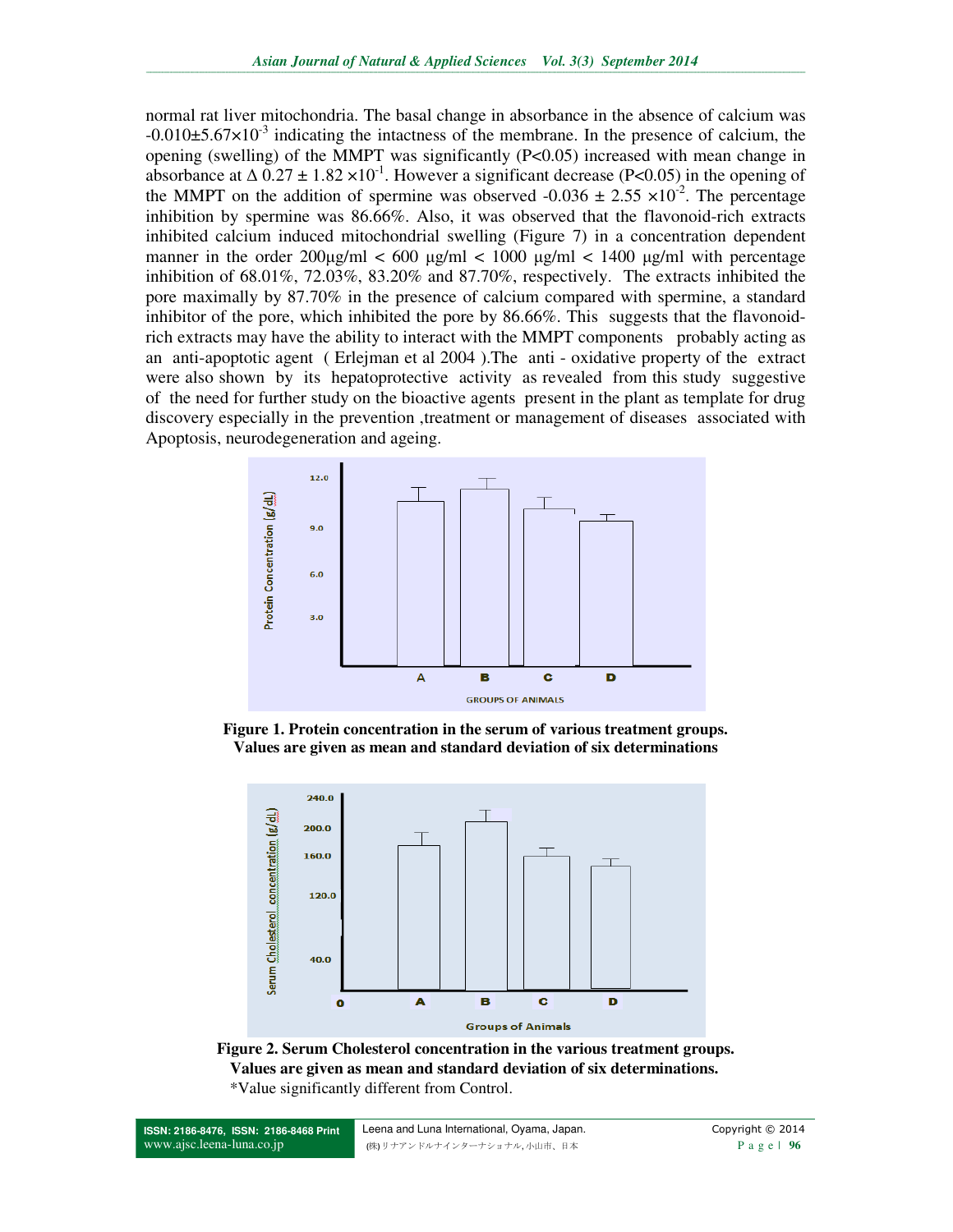

**Figure 3. ALT activity in the liver of the various treatment groups.** 





\* Value significantly different from control (P<0.05)



**Values are given as mean and standard deviation of six determinations.**  Value significantly different from control (P< 0.05)



**Figure 5. Gamma – GT activity in the liver of the various treatment groups. Values are given as mean and standard deviation of six determinations.**  \*Value significantly different form control. (P<0.05)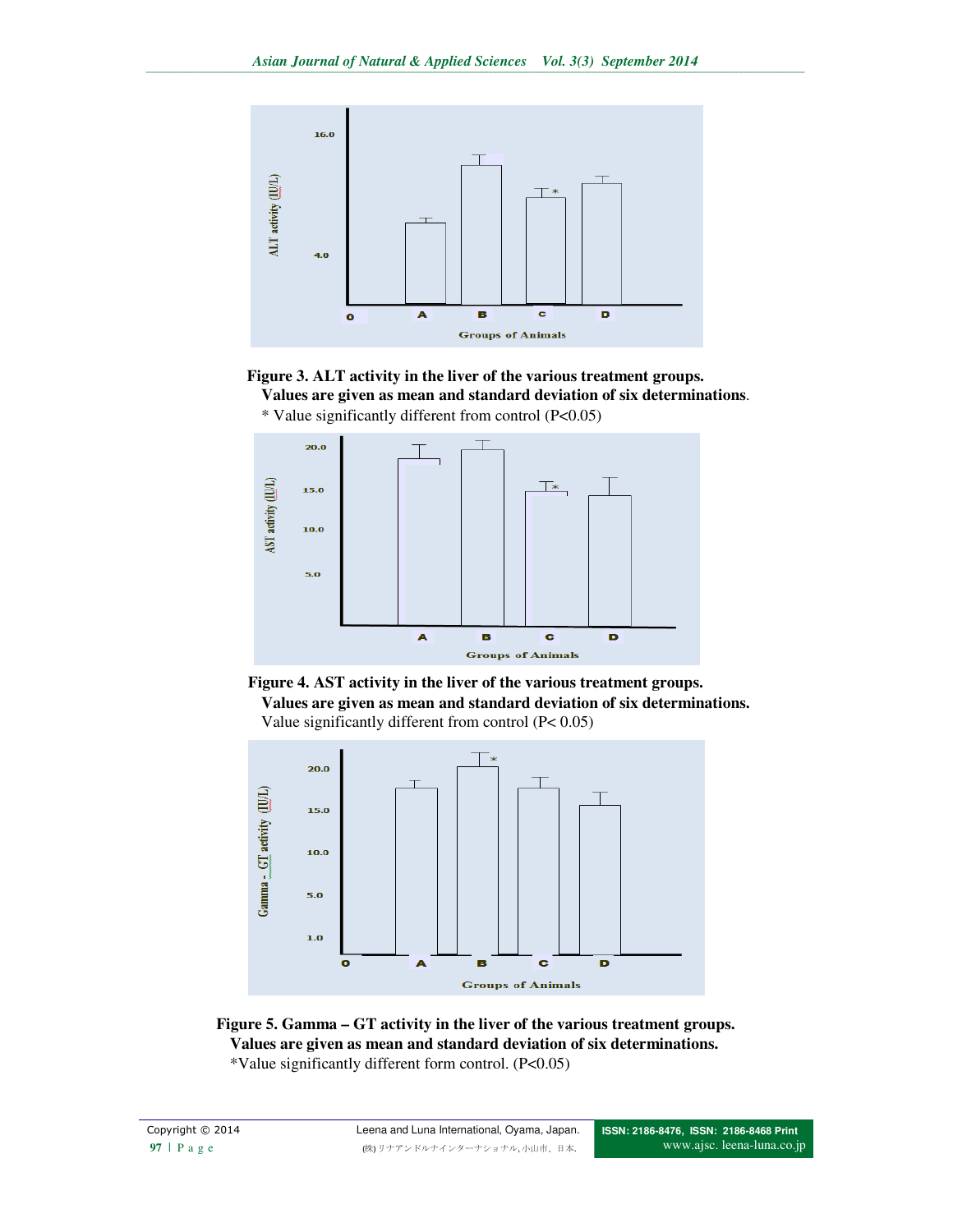

**Figure 6. Induction of normal rat liver mitochondrial permeability transition pore opening with calcium and inhibition with spermine** 



**Figure 7. Effect of different concentrations of flavonoid-rich extract of the leaf of** *Brysocarpus coccineus* **on calcium induced opening of the rat liver mitochondrial permeability transition pore** 

### **ACKNOWLEDGEMENT**

The authors wish to acknowledge the efforts of Mr Odewor of the Herbarium Unit of the Forestry Research Institute of Nigeria (FRIN) Jericho Ibadan Oyo State for the identification and confirmation of the plant used for this work.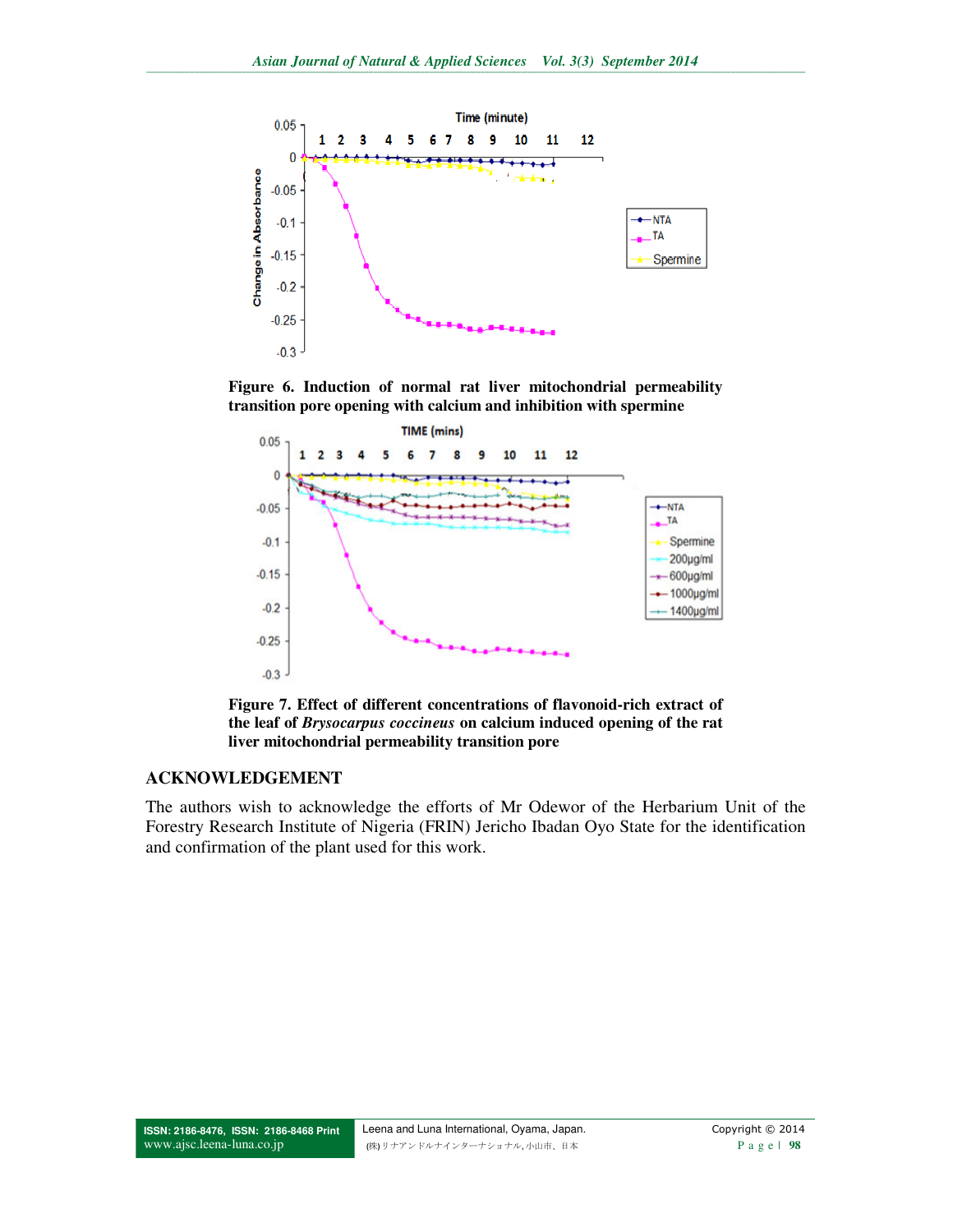#### **REFERENCES**

- [1] Amos et al. (2002). Uterotonic properties of the ethanolic extract of Brysocarpus Coccineus. *Pharmaceutical Biology, 40*, 33-38.
- [2] Anthea et al. (1993). *Human Biology and health.* Englewood Cliffs, NJ: Prentice Hall.
- [3] Brenner et al. (2000). Bcl-2, Bax regulate the channel activity of the mitochondria adenine nucleotide translocator. *Oncogene, 19*(3), 329-339.
- [4] Chen et al. (1996). Quantitative changes of flavonoids in Epimedium Koreanum Nakai in different collecting periods. *J. Biol. Pharm., 21*(2), 86-88.
- [5] Crompton, M. (1999). The mitochondrial permeability transition pore and its role in cell death. *Biochem J., 341*(pt2), 233-249.
- [6] Dajas et al. (2005). Flavonoids and the brain. Evidences and mechanisms for a protective capacity. *Current Neuropharmacology, 3*(3), 193.
- [7] Duchen, M. R. (2004). Roles of Mitochondria in health and disease. *Diabetes, 53,* S96-S102.
- [8] Erlejman et al. (2004). The interaction of flavonoids with Membranes: Potential determination of Flavonoids antioxidant effects. *Free radical Res., 38*(12), 1311- 1320.
- [9] Green, D. R. (1999). Apoptosis: mitochondrial and death receptor pathway*. J. Biol. Chem., 274,* 20049-20052.
- [10] Green, D. R., Kroemer, G. (2004). The pathophysiology of mitochondria cell death. *Science, 305*, 626-652.
- [11] Halestrap, A. P. (1999). The mitochondrial permeability transiton: its molecular mechnism and role in reperfusion injury. *Biochemical Society Symposia, 66*, 181-203.
- [12] Johnson, D., & Lardy, H. (1967). Isolation of Liver or Kidney mitochondria. *Methods in Enzymology, 10,* 94-96.
- [13] Javadov, S., & Karmazyn, M. (2007). Mitochondrial permeability transition pore opening as end point to cell death and as a putative target for cardioprotection. *Cell Physiol Biochem., 20,* 1-22.
- [14] Karmen, A. (1995). Serum and Plasma Aspartate aminotransferase determination. *J. Clin. Invest., 24*, 126
- [15] Kluck et al. (1997). Cytochrome C activation of CPP32- like proteolysis plays a critical role in a Xenopus cell-free apoptosis system. *The EMBO Journal, 16*(15), 4639-4649.
- [16] Krupp, M. A., Schroder, S. A., Tierney, L. M Jr (1987). *Current Medical Diagnosis and treatment 1987*. Norwalk, CT: Appleton and Lange.
- [17] Kroemer, G. (2002). Introduction: Mitochondrial control of apoptosis. *Biochimie, 84,103*-104.
- [18] Lapidus, R. G., & Sokolove, P. M. (1993). Spermine inhibition of the permeability transitom of isolated rat liver mitochondria: in investigation of mechanism Arch. *Biochem Biophys., 306,* 246 – 253.